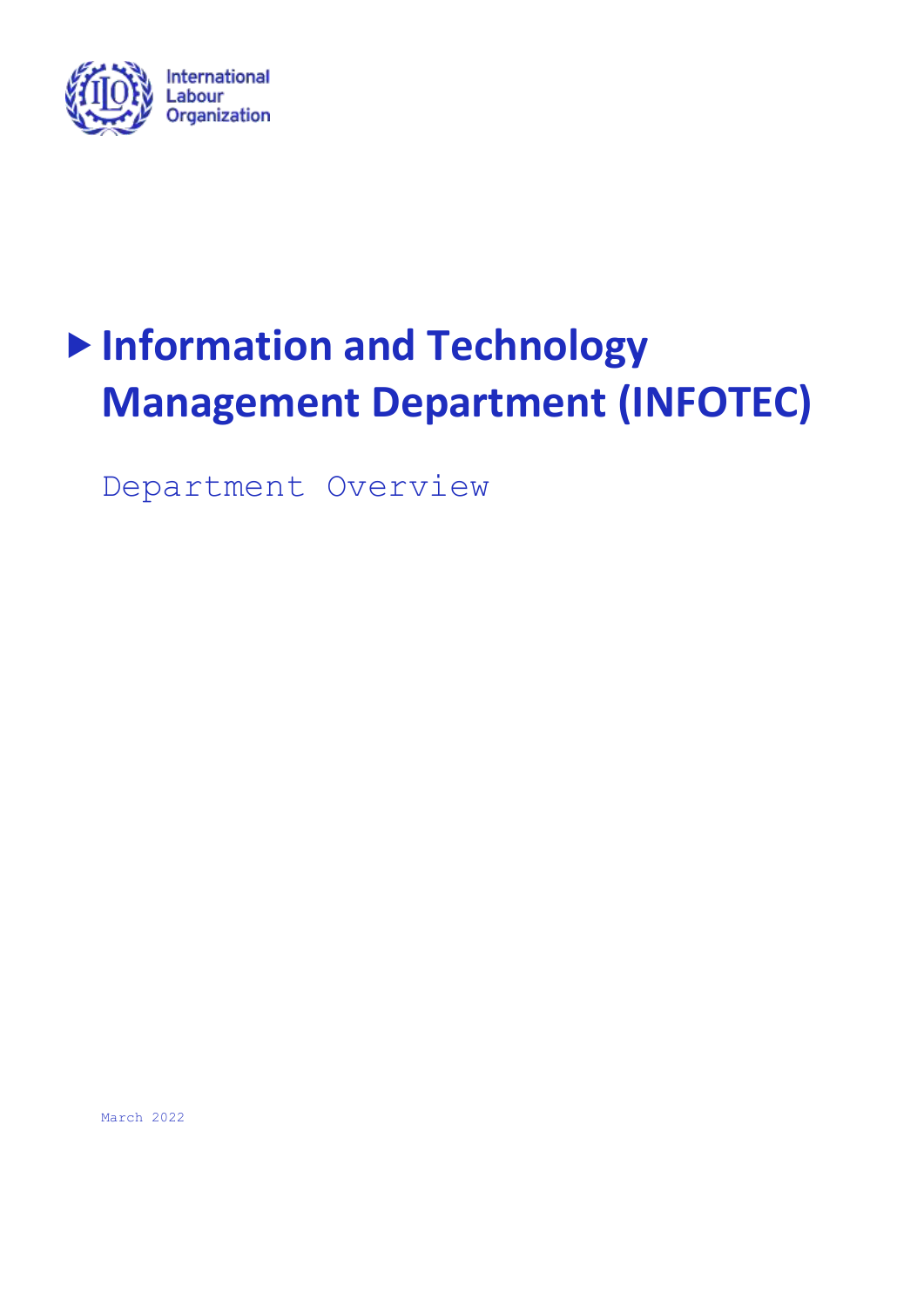## **Introduction**

The ILO is increasingly dependent on information and technology to effectively deliver its mandate.

Th[e Information and Technology Management Department](https://www.ilo.org/global/about-the-ilo/how-the-ilo-works/departments-and-offices/infotec/lang--en/index.htm) (INFOTEC) is responsible for providing modern, secure data, processes and technologies, applications and services to meet the needs of the ILO staff and other stakeholders in the efficient and effective delivery of the strategic, administrative and substantive work of the Office.

The Department is accountable to the Director-General for delivering on th[e IT Strategy](https://www.ilo.org/gb/GBSessions/GB343/pfa/WCMS_821294/lang--en/index.htm) as approved by the Governing Body. The IT Strategy establishes a vision and roadmap to leverage rapidly evolving technology to more effectively support the delivery of Office-wide reforms, strategies and initiatives.

INFOTEC reports to the Deputy Director-General of Management and Reform.

### **Structure**

INFOTEC is headed by the ILO's Chief Information Officer (CIO) and Director.

The Department is [organized into the following branches and units:](https://www.ilo.org/wcmsp5/groups/public/---dgreports/---dcomm/---webdev/documents/organizationalchart/wcms_681805.pdf) 

#### **Branches**

- Applications Management Services (AMS)
- Information Management Services (IMS)
- Technology Management Services (TMS)

#### **Units**

- Information Security and Assurance (ISAS)
- Project, Governance and Management Services (PGMS)
- Records and Archives Management Services (RAMS)

## **Roles and Functions**

#### **Application Management Services Branch (AMS)**

AMS purchases, designs, develops, tests, configures, implements and manages software which automates and supports ILO administrative and substantive processes; improves financial controls; facilitates management decision-making and reporting; facilitates increased productivity of staff; and streamlines the flow of data, information and knowledge across the Office.

AMS is responsible for the following general categories of enterprise software:

- Enterprise Resource Planning and other Administrative Applications
- Business Intelligence and Reporting Solutions
- Records, Document and Web Content Management
- Data Warehousing and Analytics
- Knowledge Sharing, Collaboration and Social Media
- Digital Media Management, and
- Search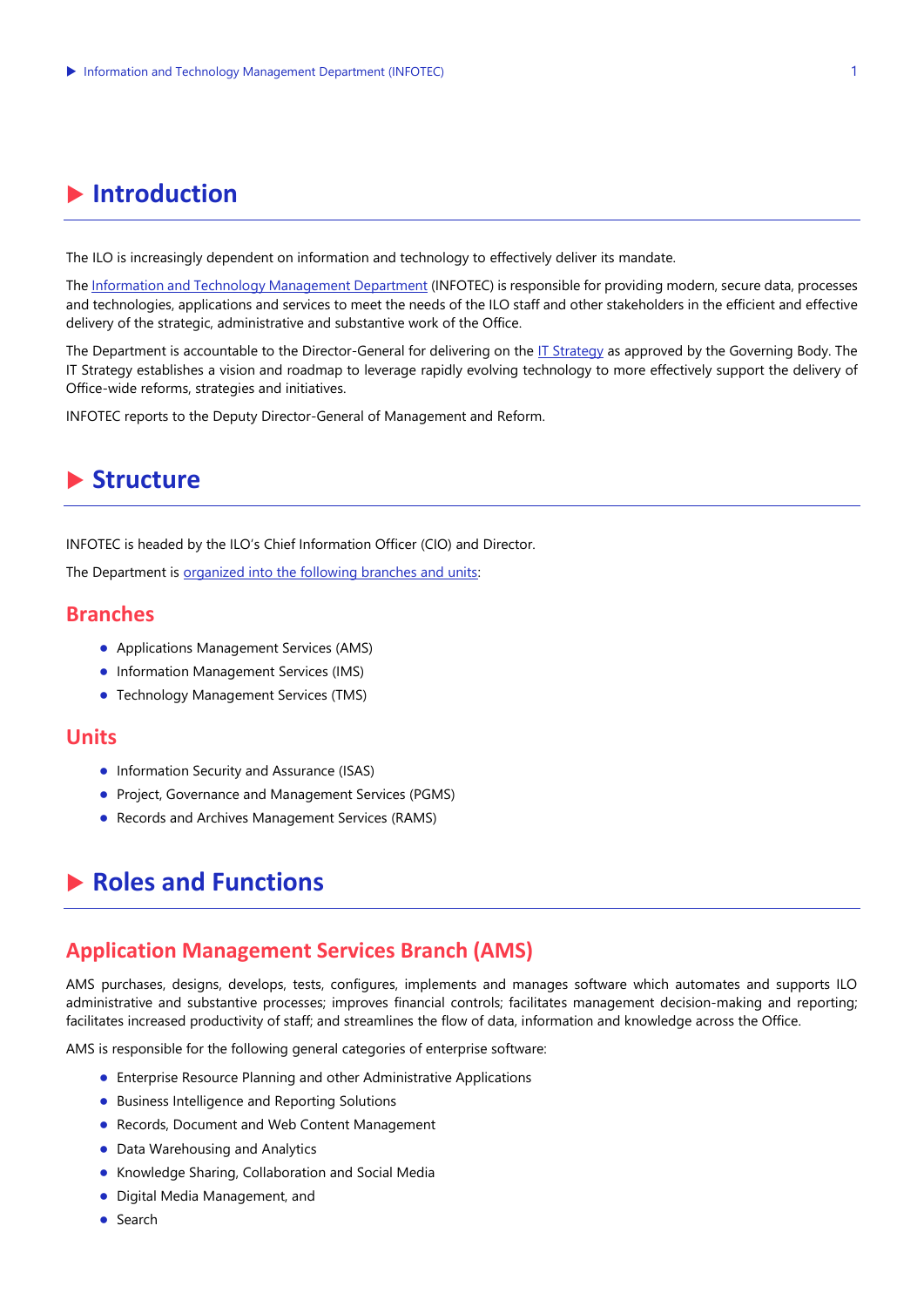AMS provides business and technical expertise throughout the software design and development lifecycle and manages the ILO's portfolio of applications.

AMS ensures that software being deployed throughout the office conforms to ILO standards.

AMS is led by the ILO's Chief Digital Officer (CDO).

#### **Information Management Services Branch (IMS)**

IMS establishes and manages the policies for governance, classification, creation, storage, retention, use, retrieval, archival and deletion of ILO content. This includes the processes, roles, standards and metrics that ensure effective use of information in enabling the Office to achieve its goals.

IMS is responsible for the following:

- Institutional Repository of all ILO publications in electronic and print formats.
- Office's collection of reports, legislation, statistics and other documents on labour and social issues since 1919.
- Research and information services and tools to internal and external audiences.
- Specialized research services to author units preparing flagship and major publications and other policy documents.
- ILO Taxonomy, ILO Thesaurus, and Office-wide master controlled vocabularies.
- Guidance and assistance on the tagging of ILO publications and documents across major applications, public website and Intranet.
- Centralized acquisition of information products.
- Digitization of historical documents.
- Global Online Access to Legal Information programme, providing access to academic legal resources to institutions in low- and middle-income countries, part of the Research4Life partnership.

IMS works closely with information and communications staff located in ILO Regions to promote the dissemination of ILO knowledge and research to constituents and the public.

IMS is led by the ILO's Senior Librarian.

#### **Technology Management Services Branch (TMS)**

TMS manages the ILO's underlying core IT infrastructure (servers, networks, telecommunications, storage arrays, operating systems, mobile devices, databases, desktops, laptops, etc.).

TMS is responsible for the following:

- Ensuring that the IT infrastructure is monitored, reliable, secure, backed up and performing well to meet the needs of the Office.
- Ensuring that IT services are available according to established service level agreements.
- Providing IT operational support for email, databases, file systems and web applications.
- Ensuring continuity of IT operations in the Field.
- Management of the global ILO WAN.
- Provision and securing of end user devices.
- Meeting room audio/video equipment management.
- Microsoft Azure and 365 cloud service management.
- Printing devices and services.
- Maintaining and testing the Disaster Recovery plan for critical IT systems.

TMS is also responsible for the INFOTEC Service Desk. The Service Desk functions as a single point of contact for users of information technology services and works closely with the user community to identify, troubleshoot and resolve IT and IRIS issues. The Service Desk also maintains the INFOTEC intranet.

TMS is led by the ILO's Chief Technology Officer (CTO).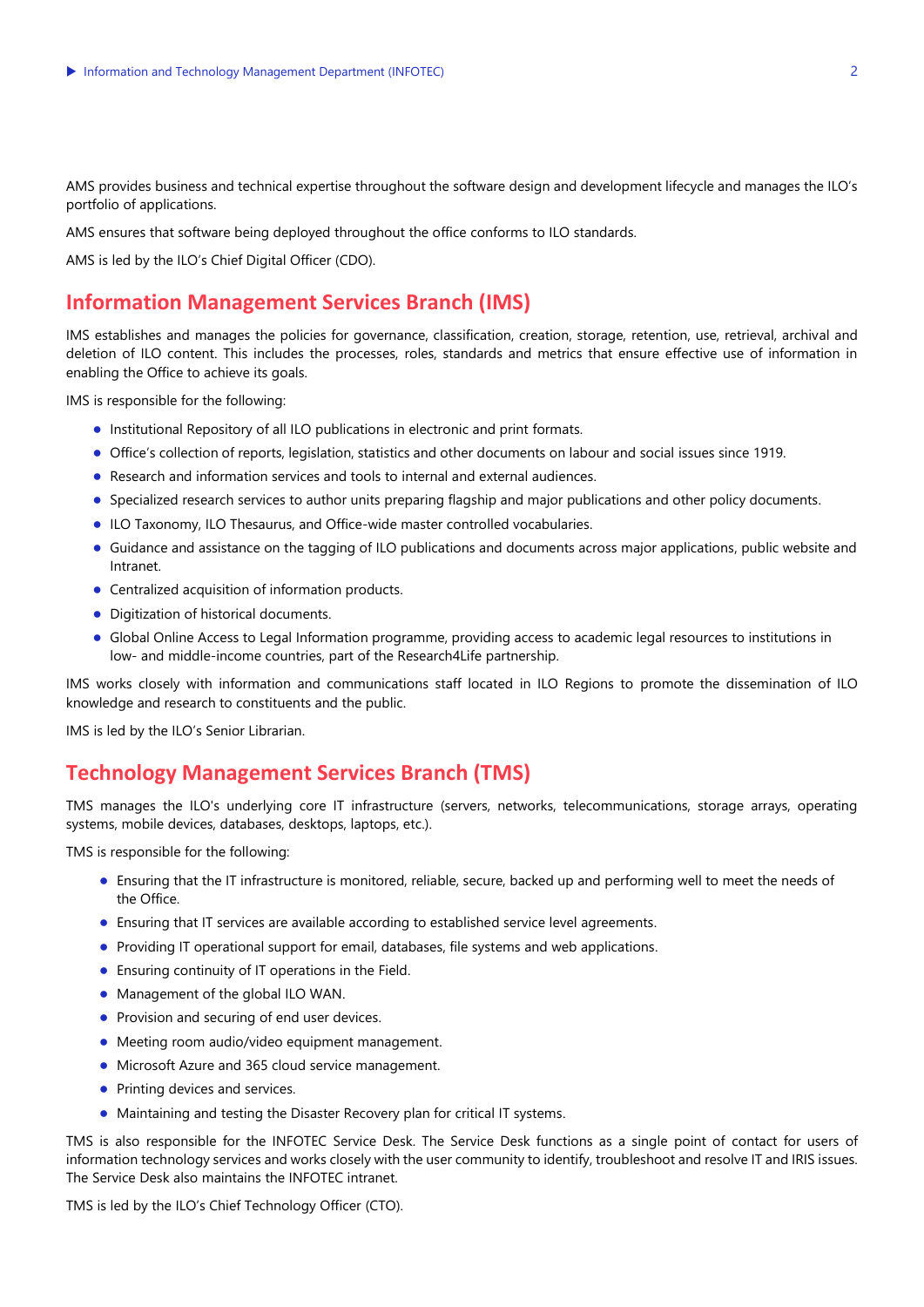#### **Information Security and Assurance Unit (ISAS)**

ISAS works closely with the IAO, JUR and the ILO's Risk Manager to establish information security governance and risk management frameworks.

ISAS is responsible for the following:

- Establishing information technology security policies and controls in compliance with widely recognized information security regulations and standards.
- Developing a strategic vision for the security program.
- Ensuring effective assignment and acceptance of information and technology security-related roles and responsibilities; and defines the ILO's enterprise information security architecture.
- Ensuring effective identity and access management are implemented.
- Controlling security threats.
- Conducting vulnerability assessments.
- Organizing digital forensics.
- Managing incident response.
- Establishing an IT security awareness program.

ISAS is led by the ILO's Chief Information Security Officer (CISO).

#### **Project, Governance and Management Services Unit (PGMS)**

PGMS functions as an IT governance advisory body responsible for validating the business case and quantifying the costs and benefits underpinning proposed IT-related investments. This information is used to facilitate selection, funding and prioritization of IT-related initiatives. PGMS establishes policies, processes, standards, templates and tools for working through the lifecycle of IT-related projects.

PGMS is responsible for the following:

- Maintaining ILO benchmark data used to estimate total cost of ownership for proposed IT-initiatives.
- Monitoring and reporting on the status of all approved IT-related projects.
- Escalating issues and risks requiring management attention.
- Coordinating large-scale Office-wide IT projects that cross organizational and geographical boundaries.
- Providing and administrative support for the Department.
- Assisting with information and technology governance, strategy formulation and work planning.
- Administering and monitoring the Department's use of funds.

PGMS is led by the ILO's Senior Project Management Specialist.

#### **Records and Archives Management Services Unit (RAMS)**

RAMS develops ILO policies, standards and procedures for records management and archives throughout its lifecycle and monitors its compliance.

RAMS is responsible for the following:

- providing advice, training and assistance to staff in the appropriate creation, management, protection, retention and destruction of records, including the establishment of file plans and retention schedules for appropriate record keeping.
- preserving and making available the ILO's historical archives, including photographic and audio-visual collections, and providing support to academic researchers.
- routing and indexing official ILO correspondence.
- preserving the personnel records (ILO P-Files) and ensuring their privacy and protection.
- providing ILO history tours.
- maintaining the inventory of ILO gifts, artefacts and awards.